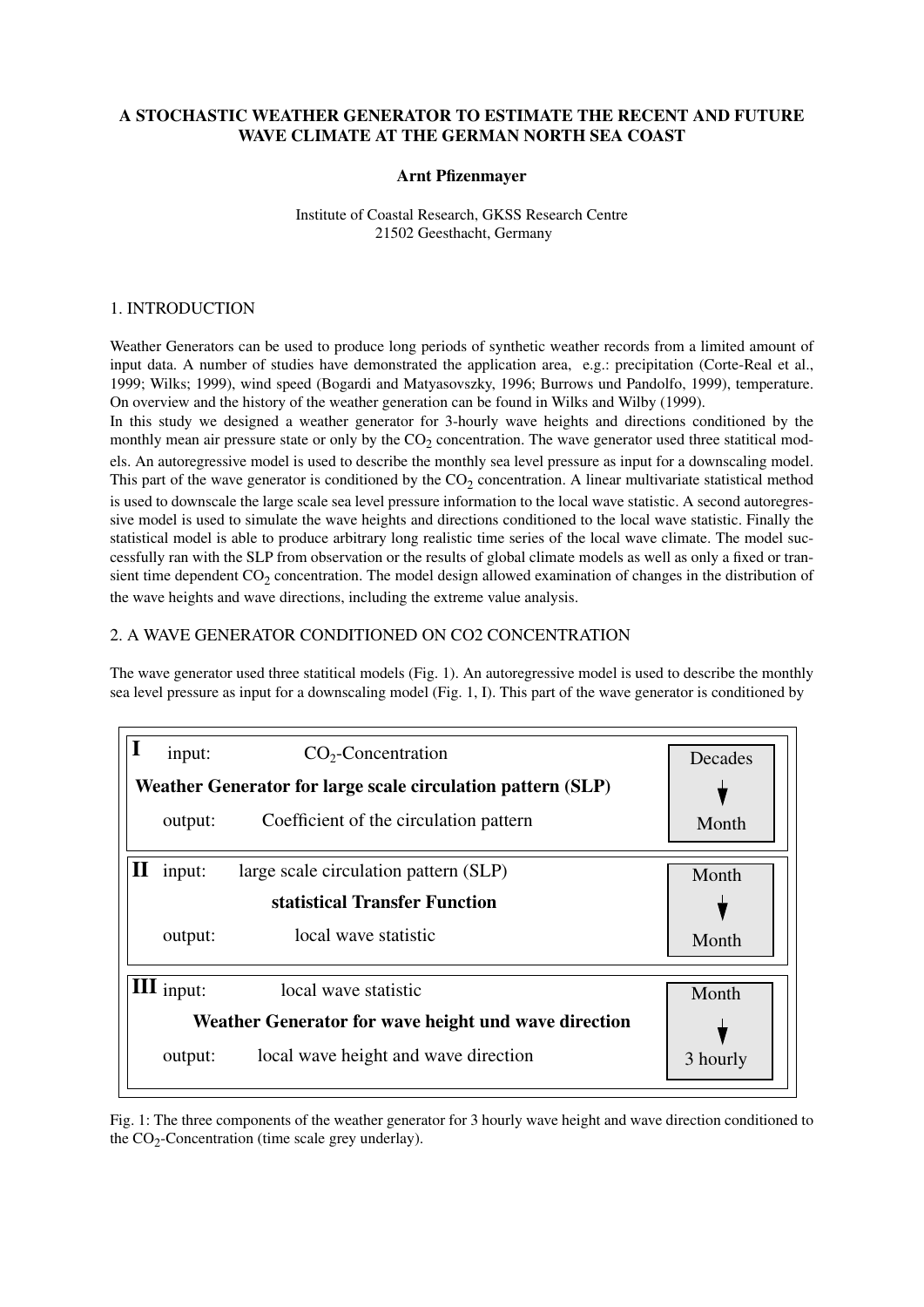the  $CO<sub>2</sub>$  concentration. A linear multivariate statistical method is used to downscale the large scale sea level pressure information to the local wave statistic (Fig. 1, II). A second autoregressive model is used to simulate the wave heights and directions conditioned to the local wave statistic (Fig. 1, III).

As input data we used observed monthly mean sea level pressure (SLP) over the North Atlantic and Europe and 3 hourly wave heights and direction (1954-1994) at one selected grid point in the North Sea (close to the island Sylt) from a 40-year hindcast performed in the WASA project (WASA group, 1998). The grid box has a longitude of 0.7 and a latitude of 0.5, the location is 55.5˚N, 7.5˚E. A detailed description of the model can be found in Pfizenmayer (2002).

#### **2.1** Downscaling of the atmospheric circulation to the monthly wave statistic

In a first step the monthly distributions of wave heights for the meridional and zonal direction were modelled using a statistical downscaling technic (Fig. 1, II). Here we used a multivariate technique, namely redundancy analysis (RDA), that calculates patterns of two different fields that are coupled, so that for the predictant field (monthly wave statistic) the amount of the represented variance is maximized. Details about RDA can be found in von Storch and Zwiers (1999).

As a predictor for the wave climate we chose the monthly mean SLP field. This field is representative for the atmospheric circulation and is related to the surface wind through the geostrophic relation. Surface waves are a response to the forcing of this wind field. To describe the monthly wave statistic we used different percentiles of the wave distribution. and the minumum and maximum value. Each direction is represented by 17 percentiles and the minumum and maximum value



 $20M$ 

4ÒW

 $40<sub>h</sub>$ 

 $60k$ 

| per | 10     | 20     | 50     | 80     | 90    |
|-----|--------|--------|--------|--------|-------|
| Z   | .84    | .82    | .61    | .64    | .64   |
| m   | $-.50$ | $-.36$ | $-.41$ | $-.26$ | $-15$ |

| per | 10  | 20  | 50  | 80  | 90  |
|-----|-----|-----|-----|-----|-----|
| z   | .03 | .08 | .27 | .39 | .39 |
| m   | .25 | .33 | .56 | .63 | .66 |

Fig. 2: The two pairs of redundancy pattern of observed winter (ONDJFM, 1955-64) SLP (hPa) in the North Atlantic sector (left) and selected percentiles for the intramonthly wave distribution for zonal (z) and meridional (m) direction (right). Top (first pair); The correlation between the time coefficients is 0.82. The pattern for the wave distribution explains 43% of the variance. Bottom (Second pair): The correlation between the time coefficients is 0.73. The pattern for the wave frequency explains 21% of the variance.

 $40<sub>h</sub>$ 

2ÒF

The RDA model is fitted with data from 1955 to 1974, for the reconstruction of this century and for the climate experiments we used the whole period of available wave data (1955-94).

The first RDA pair (Fig. 2, top) describes 43% of the explained variance of the monthly wave distribution. The time coefficients are correlated with 0.82. The first SLP pattern is characterized by a low-pressure system over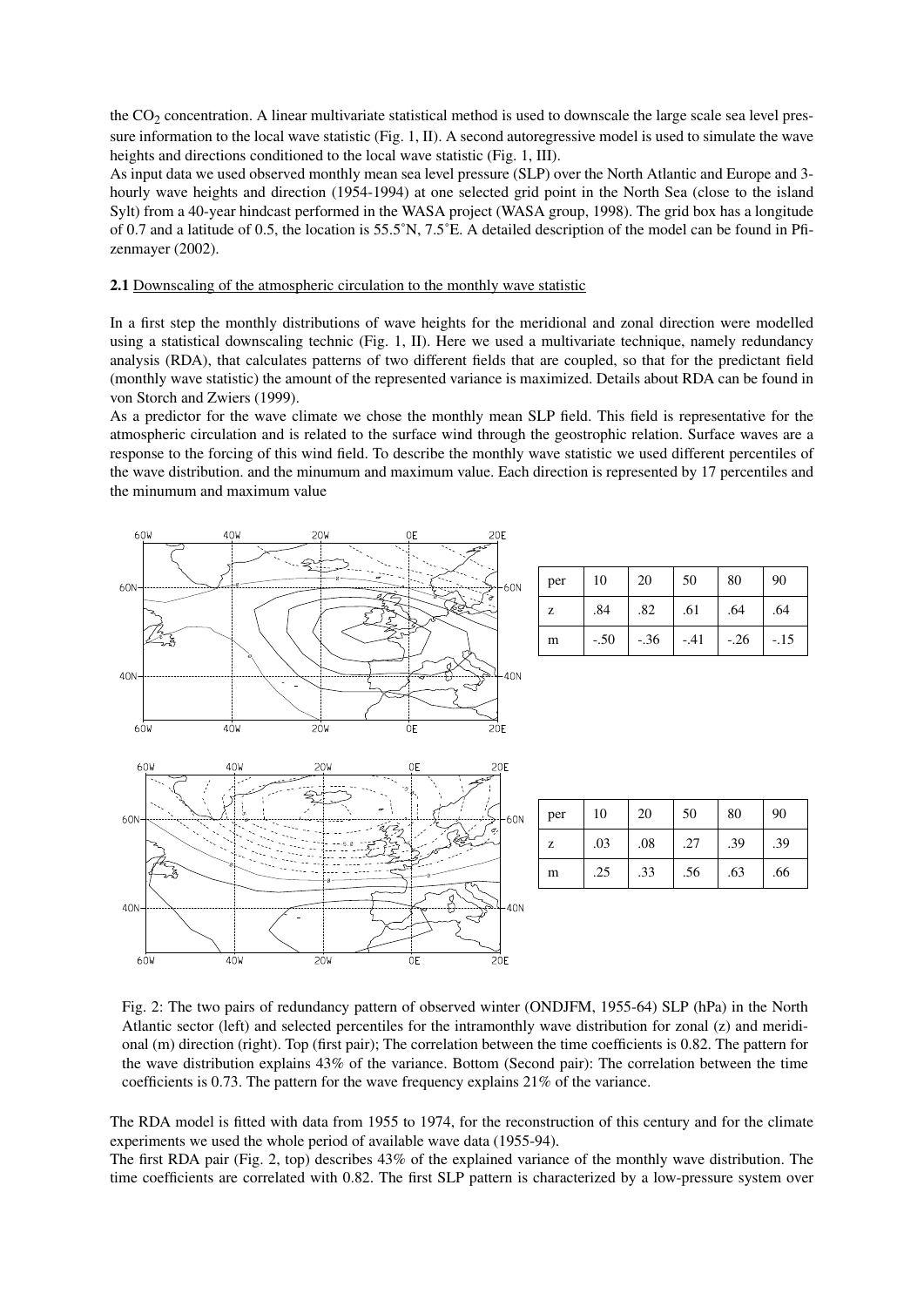Scandinavia and a high-pressure system west of Ireland. The associated pattern for the wave distribution shows an increase of all percentiles in zonal direction and a decrease in meridional direction. This means higher eastward waves, smaller and less westward waves and also more and increased southwards waves. When such an SLP pattern prevails, more low pressure systems pass Scandinavia in a southwestward direction. Consequently we get more northwesterly winds behind the front of cyclones over the North Sea. The pattern with the negative sign represents a situation with low pressure systems passing southwards off England. Therefore we expect southeast wind for Sylt.

The second RDA pattern pair (Fig. 2, bottom) is correlated with 0.73 and exhibits a small increase in eastward and a decrease in southward directions for the wave probability. In this case the SLP pattern is dominated by a high pressure system over the North Atlantic. On the east side of the anticyclone we get a southward airstream for the North Sea. In the opposite case the northerly winds are weakened, so we get a decrease of southwards and westwards waves. The third pattern pair (not shown) describe the expanation and re-expanation of the zonal and meridional distribution.



Fig. 3: Time-series of the 5%, 50% and 95% quantile of the monthly wave heights in zonal direction, as derived from 'observed' (solid) and estimated from the monthly mean air-pressure field (dotted). The fitting period is shaded.

The model is validated in an independent period by comparing observed intramonthly percentiles of wave directions with estimated values. Figure 3 shows the time-series of the 5th, 50th and 95th percentile of the monthly waves in zonal direction, as derived from 'observed' (solid) and estimated from the monthly mean air-pressure field (dotted). The fitting period is shaded. We used two conventional measures of skill for the comparison, the correlation skill score and the percentage of represented variance. For all percentiles the correlation is around 0.75 and the explained variance is around 50%. The good agreement demonstrates that the mean atmospheric pressure state is a good indicator for the wave climate.

### **1.2.** Second-order autoregressive model conditioned to the monthly wavestatistic

In a next step 3-hourly wave heights for each direction were modelled using an autoregressive second-order process (Fig.1, III). In the whole period (1955-94) the autocorrelation parameter is fairly independent of the seasons and independent of the direction, so two constant values were used. Between both time series there is no significant autocorrelation, consequently we used two independent processes.

To determine the monthly distribution of the zonal and meridional wave distribution, we used the calculated percentile from the statistical downscaling model. To estimate the values between the available percentiles we use a spline interpolation. Using diagnostics such as autocorrelation functions, quantiles, spectrum and distribution functions the wave generator is validated against the observed wave statistics in the independent period.

# **2.3** Downscaling model conditioned to the CO<sub>2</sub> concentration

In the last step we needed synthetic timeseries as input for our statistical downscaling model (Fig.1, I). For each RDA pattern we need the corresponding coefficient. Here we also use an autoregressive model, whereas one term is conditioned on the  $CO_2$  concentration. We used a seasonal cycle for the standard deviation and a seasonal cycle for the autocorrelation parameter from month to month. A relevant point is that these three autoregressive processes together produce a realistic long term wave climate variability, that allow us to use the wave generator to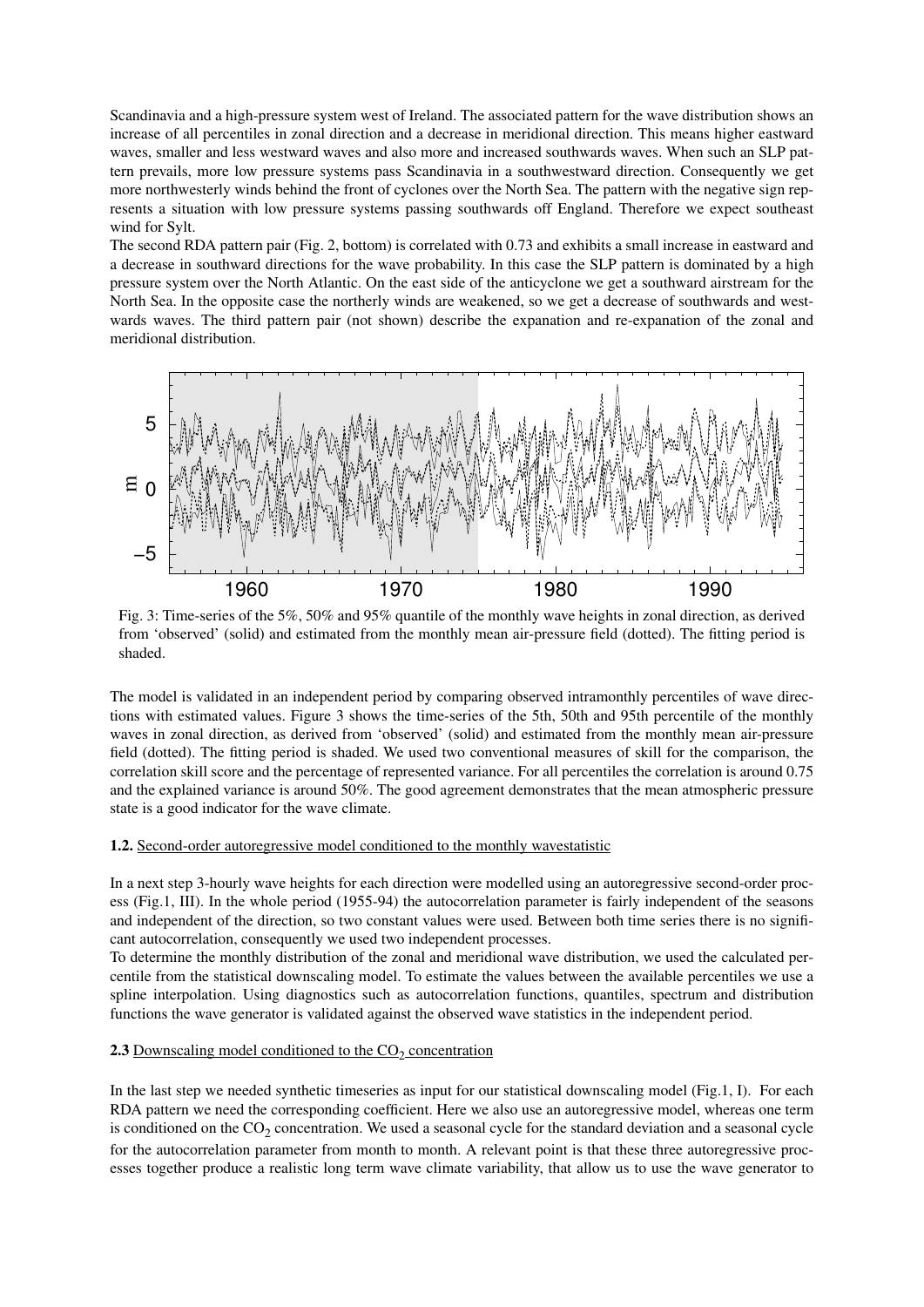estimate the possible variability of the prediction using the output of GCM's. We successfully investigated the ability of the method to produce similar decadal variability compared with a 300 year control run (ECHAM4- OPYC3, not shown).

|      | <b>WASA</b> | <b>SLP</b> | $1 \times CO2$ |
|------|-------------|------------|----------------|
|      | in m        | in m       | in m           |
| mean | 2,73        | 2,67       | 2,64           |
| 90%  | 4,60        | 4,70       | 4,63           |
| 95%  | 5,50        | 5,52       | 5,42           |
| 99%  | 7,40        | 7,52       | 7,11           |

Table 1: Mean wave height and the 90%, 95% and 99% quantile of the wave height from 1955 -1994. 1. row: results from the dynamical wave model WAM. 2. row: weather generator forced with observed SLP. 3. row: weather generator forced with  $1 \times CO_2$  concentration.

To validate the complete statistical model we compared the output with the results of the dynamical wave models (WASA project). Therefore we used the mean wave height and different percentiles to estimate the quality of the wave generator. Table 1 shows the results. The first line is the results of the WASA project where the dynamical wave model (WAM) is forced by a reanalysed wind field. The second line is the output of the statistical model forced by the observed SLP. Third line are the results of the wave generator only conditioned to the control  $CO<sub>2</sub>$ concentration.

# 3. RESULTS FOR THE WAVE CLIMATE UNDER CHANGING  $\mathrm{CO}_2$  CONCENTRATION

The model run with default SLP or a fixed or transient time dependent  $CO_2$  concentration. Consequently we could reconstructe the wave climate of the past century with the observed SLP and also produce the future wave climate forced by different GCM's. The wave generator is also able to produce time series of wave data for a fixed  $CO<sub>2</sub>$ concentration or a transient change of  $CO_2$  concentration. The 'realistic' long term variability means we could estimate the 'best case' or 'worst case' for the future wave climate.



Fig.4 : 30-year running mean of the wave height in the central North Sea (Ekofisk). Forced with SLP of the transient T42 run (1860-2099, black line) and forced with  $CO_2$  concentration (1975-2085, grey line).

Figure 4 show the evolution of the 30-year running mean of the wave height forced with the SLP of a GCM with continiously increasing  $CO_2$  concentration (black line). The grey line demonstrate one result of the weater generator forced only with increasing  $CO<sub>2</sub>$  concentration.

For the extreme values of the wave height different return values were calculated. The results for  $1 \times CO_2$  and  $2 \times$  $CO<sub>2</sub>$  are shown in Fig. 5.